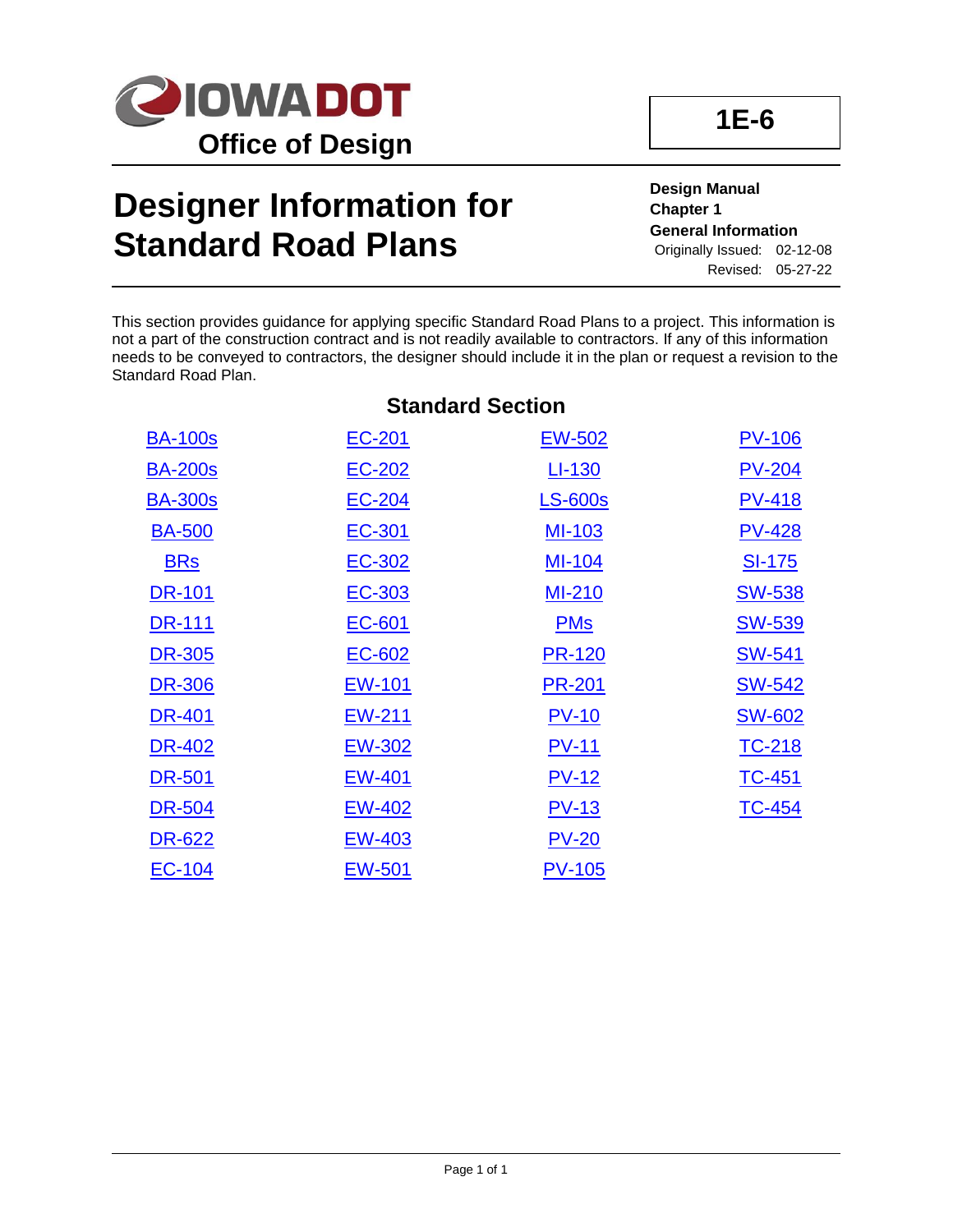## **Chronology of Changes to Design Manual Section:**

## **001E-006 Designer Information for Standard Road Plans**

| 5/27/2022  | Revised<br>EC-104: Added in information regarding placement on slopes.                                                                                                                                                                                                                                                                                                                                                                                                                                                                                                                                                                                                                                                                                                                                                                                                                                                                                                              |
|------------|-------------------------------------------------------------------------------------------------------------------------------------------------------------------------------------------------------------------------------------------------------------------------------------------------------------------------------------------------------------------------------------------------------------------------------------------------------------------------------------------------------------------------------------------------------------------------------------------------------------------------------------------------------------------------------------------------------------------------------------------------------------------------------------------------------------------------------------------------------------------------------------------------------------------------------------------------------------------------------------|
| 11/17/2021 | Revised<br>Removed links to TC-212 and 213, which currently do not have Designer Info.<br>DR-401, DR-402, SW-538, and SW-539: Removed information regarding shoulder panels.<br>LS-600: Added information regarding minimum length for LS-635.                                                                                                                                                                                                                                                                                                                                                                                                                                                                                                                                                                                                                                                                                                                                      |
| 11/12/2020 | Revised<br>BA-200s: Clarified BA-203 can only be used if outside of clear zone for approach traffic. Clarified the MGS_VT_to<br>BA-205_or_BA-225 and MGS_VF_to BA-205_or_BA-225 cells set up the pavement transition from the 12-inch<br>blockouts of the VT and VF to the 8 inch blockouts of the BA-205 and BA-225.<br>DR-111: Added guidance for backfill associated with an old culvert being replaced with a new culvert with a different<br>alignment.                                                                                                                                                                                                                                                                                                                                                                                                                                                                                                                        |
| 4/23/2020  | Revised<br>PV-12: Added guidance for choosing L for rumble strips. Added information to contact the Roadside Safety Engineer<br>if rumble strips cannot be placed 6 inches from the painted line.                                                                                                                                                                                                                                                                                                                                                                                                                                                                                                                                                                                                                                                                                                                                                                                   |
| 11/14/2019 | Revised<br>BA: 200s: Added information related to BA-203 and BA-204.<br>DR-504: New.<br>MI-103: Revised graphic for last example.<br>PR-120: Added more information regarding use of the standard.                                                                                                                                                                                                                                                                                                                                                                                                                                                                                                                                                                                                                                                                                                                                                                                  |
| 11/20/2018 | Revised<br>BA-200: Added information regarding high tension cable to steel beam guardrail connection.<br>EC-201: Removed reference to Detail 570-04, which is now part of EC-201.<br>PMs: Added designer information for when to use ELW6 EDGE LINE RIGHT (White).<br>PR-120: New. Added designer information to explain when PR-120 is most commonly used.<br>PV-10: New. Added designer information for which bid items to include when using PV-10.<br>SW-539: New. Added designer information for new standard.                                                                                                                                                                                                                                                                                                                                                                                                                                                                 |
| 5/17/2018  | Revised<br>BA-100: Removed reference to section that does not yet exist.<br>EC-201: Added designer info from Details 570-4 and 570-9, which were added into EC-201.<br>EC-302: New. Designer info from Detail 570-2.<br>EC-303: New. Designer info from Detail 570-10.<br>EC-601: New. Designer info from Detail 570-3.<br>EC-602: New. Designer info from Detail 570-6.<br>EW-401: Revised to include information regarding use of Standard Note 282-3.                                                                                                                                                                                                                                                                                                                                                                                                                                                                                                                            |
| 11/16/2017 | Revised<br>BA-200: Added guidance for clear area behind rail for BA-211 (Long-span system).<br>DR-111: Added information pertaining to compacting backfill adjacent to structures.<br>DR-305: New. Adds guidance for when to use DR-306 or 500-10.<br>DR-306: Revised to explain DR-306 is the default outlet and added link to Designer Info for Detail 500-10.<br>DR-401: Added instructions to check location of curb to ensure it does not fall within the BTS or end terminal.<br>DR-402: Added instructions to check location of curb to ensure it does not fall within the BTS or end terminal.<br>EC-104: New. Adds instructions for choosing which type of TRM to use.<br>PV-12: Added guidance for rumble strips at RR crossings.<br>SW-538: Added instructions to check location of curb to ensure it does not fall within the BTS or end terminal.<br>SW-541: New. Cautions designers on use of SW-541.<br>SW-542: New. Cautions designers on use of SW-541 and SW-542. |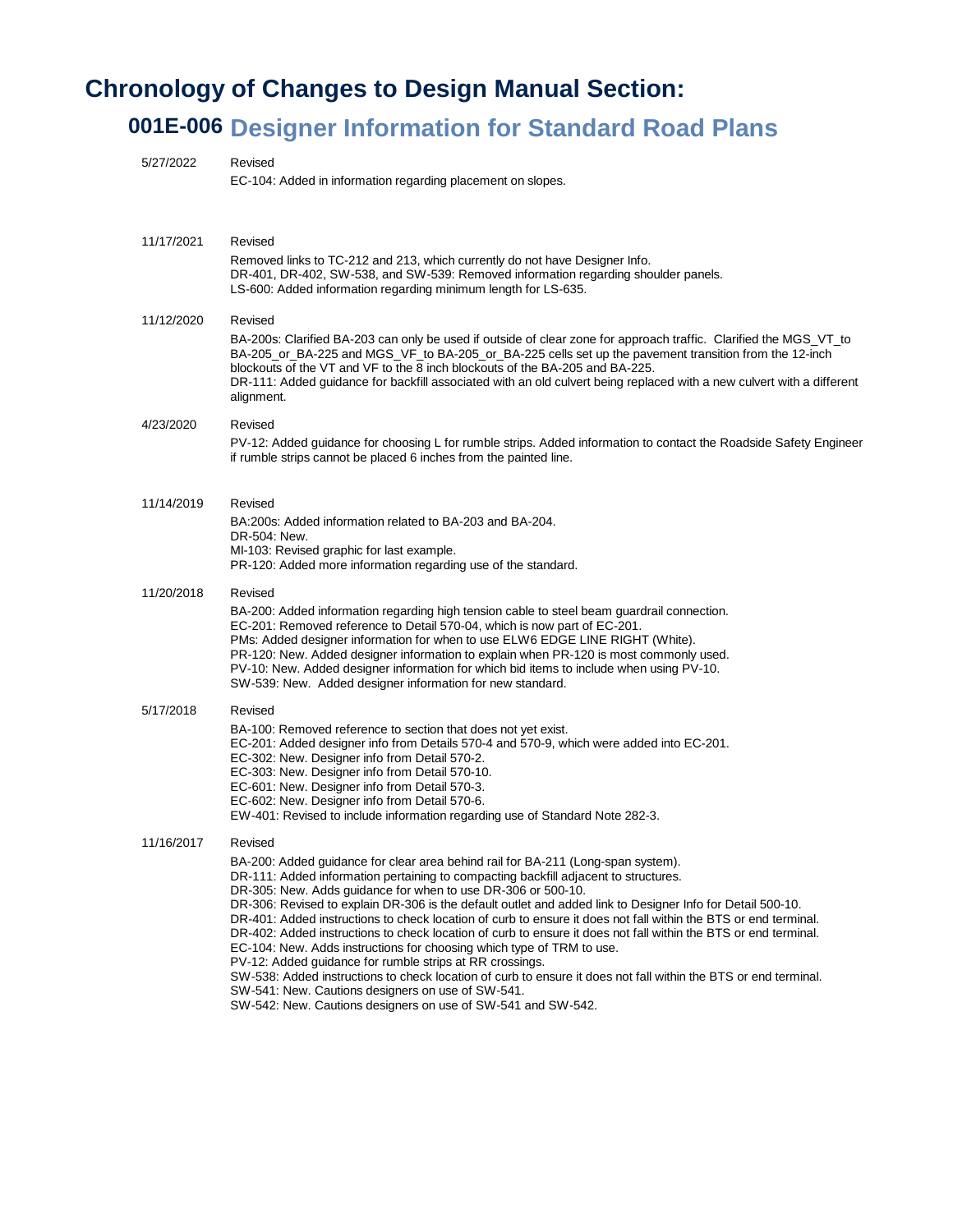| 5/9/2017   | Revised                                                                                                                                                                                                                                                                                                                                                                                                                                                                                                                                                                                                                                                                                                                                                                                                                                                                                                                                                                                                                                                                                                                                                                                                                                                                                                                                                                                                                                                                                                                                                                       |
|------------|-------------------------------------------------------------------------------------------------------------------------------------------------------------------------------------------------------------------------------------------------------------------------------------------------------------------------------------------------------------------------------------------------------------------------------------------------------------------------------------------------------------------------------------------------------------------------------------------------------------------------------------------------------------------------------------------------------------------------------------------------------------------------------------------------------------------------------------------------------------------------------------------------------------------------------------------------------------------------------------------------------------------------------------------------------------------------------------------------------------------------------------------------------------------------------------------------------------------------------------------------------------------------------------------------------------------------------------------------------------------------------------------------------------------------------------------------------------------------------------------------------------------------------------------------------------------------------|
|            | BA-100s: New. Provides guidance for using BA-108.<br>BRs: Added in that designers should contact the Office of Bridges if the length of double reinforced section is longer<br>than the 20 foot minimum shown on BR-201, BR-202, BR-203, and BR-204.<br>DR-101: Removed guidance that the Office of Contracts will include the SS. The SS has been moved into the<br>Standard Specifications.<br>DR-111: Removed guidance that the Office of Contracts will include the SS. The SS has been moved into the<br><b>Standard Specifications.</b><br>DR-304: Void. DR-304 has been replaced with Detail 500-10.<br>DR-306: New. Provided guidance to contact Soils Design Engineer when filling in Tab 104-5C.<br>DR-401: Added guidance to refer to Section 4C-2 for bridge end drains and Section 7D-1 for reinforced bridge<br>approach section dimensions.<br>DR-402: Added guidance to refer to Section 4C-2 for bridge end drains and Section 7D-1 for reinforced bridge<br>approach section dimensions.<br>DR-501: New. Provided guidance for use of this standard.<br>EC-201: Added guidance to use perimeter and slope sediment control devices in place of silt fence when rolled<br>erosion control products are used in ditches and medians.<br>EW-101: New. Reference to Section 7D-4 and guidance for the D dimension in this standard.<br>LI-130: New. Provided guidance related to offset.<br>MI-104: Added information regarding use of Flood Plain Fence.<br>PV-106: Added guidance to contact the Pavement Design Engineer for pavement and subbase thickness. |
| 11/16/2016 | Revised                                                                                                                                                                                                                                                                                                                                                                                                                                                                                                                                                                                                                                                                                                                                                                                                                                                                                                                                                                                                                                                                                                                                                                                                                                                                                                                                                                                                                                                                                                                                                                       |
|            | Revised BRs to include information for BR-241.<br>Revised EW-402 to include information for bidding silt fence to contain material from pipe or hose excavation.<br>Revised PV-12 to include information for situations where rumble strips cannot be placed 6" from painted edge line.                                                                                                                                                                                                                                                                                                                                                                                                                                                                                                                                                                                                                                                                                                                                                                                                                                                                                                                                                                                                                                                                                                                                                                                                                                                                                       |
| 9/14/2016  | Revised                                                                                                                                                                                                                                                                                                                                                                                                                                                                                                                                                                                                                                                                                                                                                                                                                                                                                                                                                                                                                                                                                                                                                                                                                                                                                                                                                                                                                                                                                                                                                                       |
|            | BA-200: Deleted information now contained in Section 8C-2. Added information regarding TL-2 standards.<br>BA-300: Deleted information now contained in 8B-3.<br>BA-500: Deleted information contained in Section 8C-5.<br>BRs: Noted 12 inch approach should be used for new construction, 10 inch should be used only if replacing existing<br>10 inch approach, and BR-100s should be limited to Secondary roads or replace-in-kind for low volume Primary<br>roads.                                                                                                                                                                                                                                                                                                                                                                                                                                                                                                                                                                                                                                                                                                                                                                                                                                                                                                                                                                                                                                                                                                        |
|            | DR-101: Replace link to 5A5 with link to 5B-2.<br>DR-111: Replace link to 5A-5 with link to 5B-2.<br>DR-304: New. Advice to contact Soils Design Engineer when filling in Tab 104-5C.<br>EC-201: Added information pertaining to calculating length of end span.<br>EC-204: New. Information pertaining to bidding Perimeter and Slope Sediment Control Devices.<br>EC-301: Added information regarding splash basins for pipe culverts.<br>EW-502: Added information regarding use of safety ramps.<br>LS-600: New. Information regarding LS series standards.<br>MI-104: New. Information regarding when to use Type A or Type B crossing.                                                                                                                                                                                                                                                                                                                                                                                                                                                                                                                                                                                                                                                                                                                                                                                                                                                                                                                                  |
| 1/7/2016   | Revised                                                                                                                                                                                                                                                                                                                                                                                                                                                                                                                                                                                                                                                                                                                                                                                                                                                                                                                                                                                                                                                                                                                                                                                                                                                                                                                                                                                                                                                                                                                                                                       |
|            | Remove requirement in BA-200 that local agencies are required to use the BAs. Added designer info for EC-201 and<br>EW-403.                                                                                                                                                                                                                                                                                                                                                                                                                                                                                                                                                                                                                                                                                                                                                                                                                                                                                                                                                                                                                                                                                                                                                                                                                                                                                                                                                                                                                                                   |
| 7/2/2015   | Revised<br>Revised BA-200 to refer to Section 8C-2 for design information. Added new section for EW-302. Added information<br>to EW-401 regarding use as a runaround. Revised EW-402 to add information regarding multiple culverts and low<br>clearance culverts and added information that a temporary stream diversions should be used even if the stream is not<br>perennial. Added new section for MI-103. Added new section for TC-218.                                                                                                                                                                                                                                                                                                                                                                                                                                                                                                                                                                                                                                                                                                                                                                                                                                                                                                                                                                                                                                                                                                                                 |
| 1/22/2015  | Revised<br>Revised references to renumbered standards (RFs renumbered to DRs and RKs renumbered to BRs). Removed<br>Chris Poole's name from BA-200's. Added information for DR-622, EC-301, PV-106, PV-204, and SW-538. Added<br>information to PMs section concerning markings at turn lanes.                                                                                                                                                                                                                                                                                                                                                                                                                                                                                                                                                                                                                                                                                                                                                                                                                                                                                                                                                                                                                                                                                                                                                                                                                                                                                |
| 5/15/2014  | Revised<br>Added information for PR-201, PV-418, PV-428, RF-39, RF-40, TC-451 and TC-454. Removed information for RR-<br>25, which has become Detail 560-4.<br>Updated information for PV-20 to reflect the switch to painted islands instead of raised islands. Updated information<br>for PV-105 due to changes in Tab 106-5.<br>Updated information for RF-30A to move some of the language to Section 5A-5.                                                                                                                                                                                                                                                                                                                                                                                                                                                                                                                                                                                                                                                                                                                                                                                                                                                                                                                                                                                                                                                                                                                                                               |
| 1/15/2014  | Revised<br>Added guidance to EW-401 to also include and bid erosion control measures when EW-401 is required.<br>Changed RK-10's section to RK's and added information about pavement removal.<br>Added guidance for PV-105.<br>Added guidance to EW-501 to inform designers for granular surfaced entrances the PGL is at the top of subgrade<br>and W is the width of the surface including shoulders, if any.<br>Eliminated links in PV-20 to Project Design Criteria Worksheet and Acceptable and Preferred Values tables. Those<br>have been eliminated and new tables developed.<br>Added guidance for newly created RF-30D.<br>Changed link to 2009 MUTCD inside of SI-175.                                                                                                                                                                                                                                                                                                                                                                                                                                                                                                                                                                                                                                                                                                                                                                                                                                                                                            |